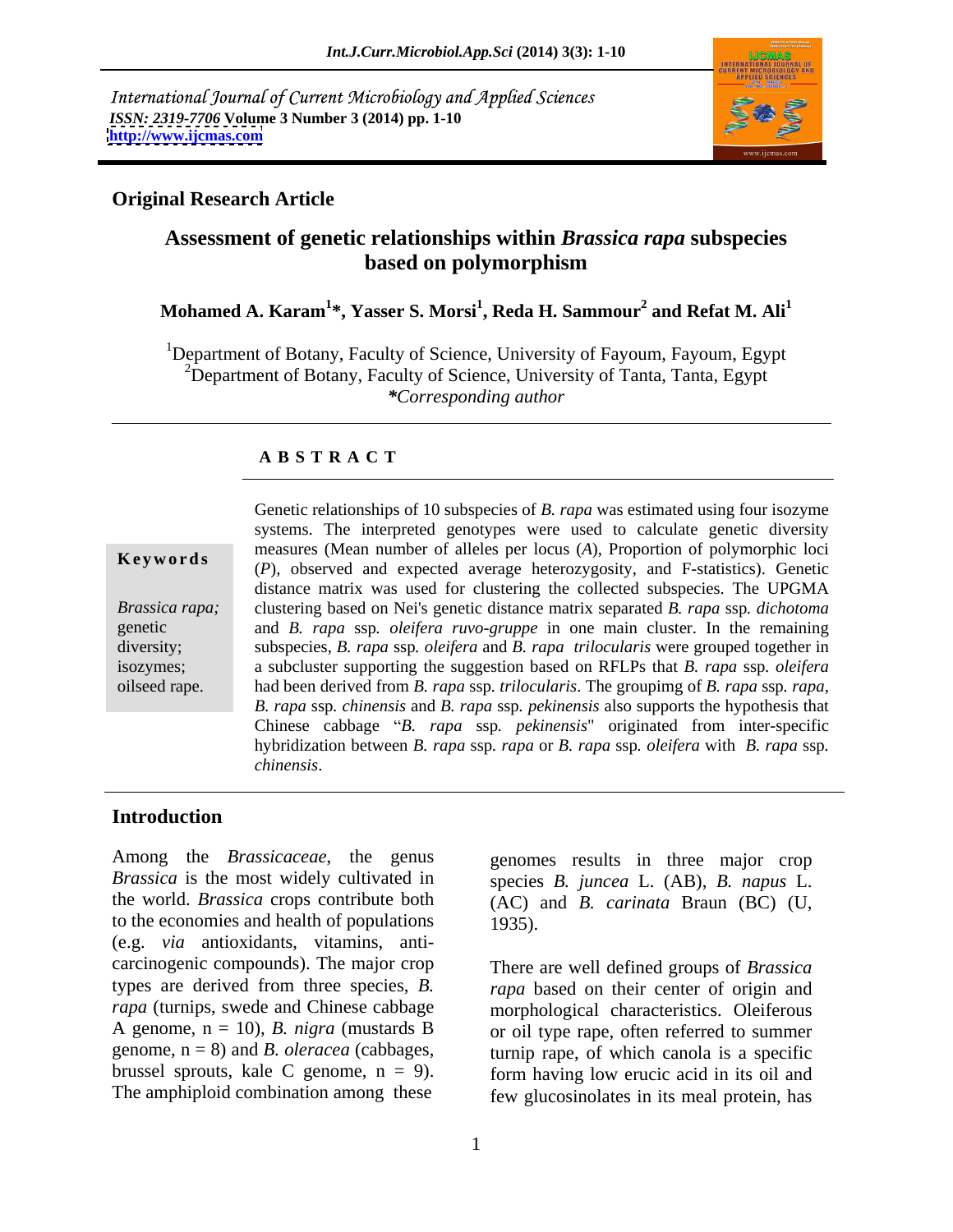been originated mainly in Europe (Gomez from seed markets in Egypt. The Campo, 1999; Chen et al., 2000; Guo et sarson *Brassica rapa* ssp*. trilocularis* and brown sarson *Brassica rapa* ssp*. dichotoma*) which are self-compatible (Gomez Campo, 1999).

As compared to its progenitor species *B. rapa* and *B. oleracea*, *B. napus* has limited variability (Prakash and Hinata, 1980). After sterilization, the seeds were<br>Intensive breeding has also exhausted the germinated for 7 days at 25°C in sterilized progenitor's variability to a considerable extent. High salt tolerance of amphidiploids with respect to their diploid **Isozyme extraction** relatives, suggests that salt tolerance has been obtained from A and C genomes Seedlings (3-day-old) were macerated in 5 (Ashraf and McNeilly, 2004). Thus, resynthesis of *B. napus* by utilizing the  $\qquad$  and  $0.2\%$  NaNO<sub>3</sub>, then centrifuged at wider gene pool of the extant diploids 12000 rpm for 15 minutes. Supernatants provides new avenues for extending the range of genetic variation available to stored at  $-20^{\circ}$ C until use for breeders (Roy and Tester 2013). So that this study was focused on the assessment of genetic relationships and genetic diversity of *Brassica rapa* subspecies in<br>order to select more diverse accessions as Mini vertical slabs of 7.5% acrylamide order to select more diverse accessions as supplementary resources that can be utilized for improvement of *B. napus*.

A total of eighty-seven accessions of *B. rapa* were obtained that represent a wide geographical distribution of the genus (Table 1). Of these accessions, 80 were supplied by IPK gene bank Gatersleben<br>
Germany and the other 7 were purchased<br>
genetically according to standard Germany and the other 7 were purchased

al., 2002, Zou et al., 2010).The second accessions of *B. rapa* ssp*. chinensis*, (17) group is the Leafy type *Brassica rapa*, of *B. rapa.* ssp. *pekinensis*, (12) of *B. rapa* including *chinensis* (Pack choi), *pekinensis* ssp. *rapa*, (5) of *B. rapa* ssp. *oleifera* (Chinese cabbage), originated mainly in *annua*, (5) of *B. rapa* ssp. *silvestris*, 5 *B.*  East Asia (He et al., 2003). The separate *rapa* ssp. *oleifera biennis,* (5) of *B. rapa* breeding tradition in India led to the ssp. *dichotoma,* (5) of *B. rapa* ssp. *oleifera*  development of the Sarson types, (yellow *ruvo-gruppe*, (5) of *B. rapa* ssp. *oleifera*  from seed markets in Egypt. The distribution of accessions was (23) of *B. rapa.* ssp*. pekinensis,* (12) of *B. rapa* ssp*. rapa*, (5) of *B. rapa* ssp*. oleifera* and (5) of *B. rapa* ssp. *trilocularis.*

### **Seed germination**

Seeds were surface sterilized by soaking in 70% (v/v) ethanol for 1 min, then rinsed several times with sterile distilled water. After sterilization, the seeds were germinated for 7 days at 25ºC in sterilized Petri dishes with three moist filter papers.

### **Isozyme extraction**

ml saline solution containing 0.8% NaCl were collected in pre-chilled tubes and stored at -20ºC until use for electrophoretic separation of isozyme.

### **Isozyme electrophoresis**

**Materials and Methods loading buffer (50% glycerol containing Materials and Methods Plant material Plant material 15** mA/gel for 60 min. The gels were Mini vertical slabs of 7.5% acrylamide concentration were prepared according to Laemmli (1970). Aliquots (15  $\mu$ l) of extracts were mixed with equal volumes of 1% bromophenol blue) and loaded onto the gels. Electrophoresis was carried out at stained for four isozymes according to Eduardo Vallejos (1983). The isozymes are acid phosphatase (Acp), catalase (Cat), esterase (Est), and peroxidase (Per).

> Isozyme phenotypes were interpreted genetically according to standard principles (Wendel and Weeden, 1989)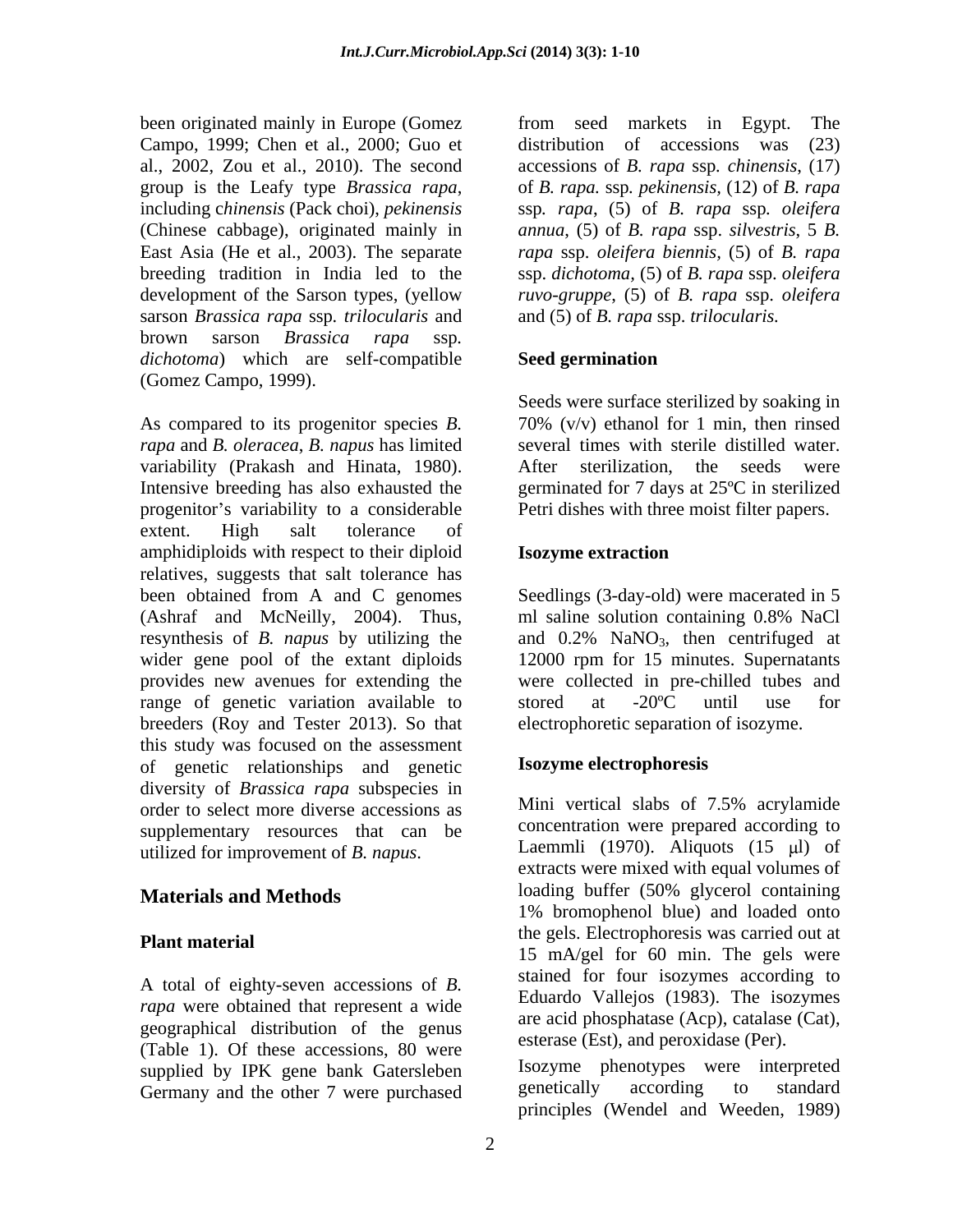and were scored collectively for all studied considered balanced alleles. This was accessions. The genotypes were used in observed in Acp1 in *B. rapa rapa*, *B. rapa*  assessing genetic variability by the ssp*. oleifera* and *B. rapa* ssp*. trilocularis*; computation of allele frequency (*Af*), mean Acp2 in *B. rapa* ssp*. silvestris*; Acp3 in *B.*  alleles per locus (*A*), effective allele *rapa* ssp*. oleifera*, *B. rapa* ssp*. oleifera* number (*Ae*), percentage of polymorphic *ruvo-gruppe*; Acp4 and Cat 4 in *B. rapa* loci (*P*), average observed and expected ssp. *trilocularis*; Cat2 in *B. rapa* ssp. heterozygosity per locus (*Ho and He* respectively) as well as number of and *B. rapa* ssp*. trilocularis*; Est2 in *B.*  polymorphic alleles per locus (*A*p) according to Hedrick (1984). Genetic rapa and Perl in B. rapa ssp. oleifera divergence among *B. rapa* subspecies *biennis*. The remaining *B. rapa* subspecies were quantified by computing *F*-statistic (Wright, 1978), gene flow and pairwise values for Nei's Genetic distance  $(D)$  (Nei, values for Nei's Genetic distance (*D*) (Nei, example *B. rapa* ssp *oleifera annua* and *B.*  1978). The Nei's genetic distance was rapa ssp oleifera biennis were used to create the dendrogram using monomorphic for Acp1a. On the other UPGMA (Sneath and Sokal, 1973). hand, *B. rapa* ssp*. chinensis* and *B. rapa*

A total of 15 polymorphic locus were observed allover the studied *B. rapa* subspecies (Table 2). These loci exhibited 30 alleles and their frequencies were computed for each subspecies. Alleles within a locus (*a* or *b*) having frequency *Af*  $\leq$  0.20 were termed rare alleles. These alleles were Acp1a in *B. rapa* ssp*. pekinensis*; Acp3a in *B. rapa* ssp*. dicotoma* and *B. rapa* ssp*. oleifera biennis*; Cat2a in *B. rapa* ssp*. chinensis*, *B. rapa* ssp*. rapa* and *B. rapa* ssp*. oleifera ruvo gruppe*; Per1a and Per2a in *B. rapa* ssp. <br>*B. rapa* ssp. *oleifera annua* to 9 in *B. rapa*<br>*gekinensis*; as well as Per3a in *B. rapa* ssp. silvestris. On lowest percentage of polymorphic loci (*Pp*<br>*chinensis* and *B.* the other hand, The loci showing allele "b"  $= 20\%$ ) was observed in *B. rapa* ssp.<br>as the rare one were: Acp1b in *B. rapa* ssp. *oleifera* and *B. rapa* ssp. *oleifera annua* as the rare one were: Acp1b in *B. rapa* ssp*. silvestris;* Acp2b *B. rapa* ssp*. oleifera biennis*; Est1b in *B. rapa* ssp. *chinensis*; bbserved in *B. rapa* ssp. *chinensis* with a<br>Est2b in *B. rapa* ssp. *pekinensis*: Est4b in a mean of 34%. The observed Est2b in *B. rapa* ssp*. pekinensis;* Est4b in *B. rapa* ssp. *silvestris* and *B. rapa* ssp. heterozygosity (*Ho*) ranged from 0.125 in *chinensis;* Per1b in *B. rapa* ssp. *rapa*. *B. rapa* ssp. *oleifera ruvo- gruppe* to 0.5 in

The alleles within a locus (a or b) with equal frequency  $(A_f = 0.50)$  were

**Results and Discussion** ssp*. trilocularis*; Cat2 in *B. rapa* ssp*. trilocularis*; Cat3 in *B.rapa* ssp*. oleifera rapa* ssp*. chinensis*; Est3 in *B.rapa* ssp*. rapa* and Per1 in *B. rapa* ssp*. oleifera* were observed to be monomorphic (the frequency of allele a or b  $A_f = 1$ ). For *rapa* ssp *oleifera biennis* were ssp. *oleifera* were monomorphic for Acp1b.

### **Genetic diversity among the collected sub-species (Table 3)**

Mean alleles per locus (*A*) varied from 1.3 in *B. rapa oleifera ruvo-gruppe* to 1.75 in *B. rapa* ssp*. chinensis* with a mean of 1.33. The mean number of effective alleles per locus *Ae* ranged from 1.18 in *B. rapa* ssp*. oleifera* to 1.5 in *B. rapa* ssp*. trilocularis*  with a mean of 1.33. The number of polymorphic alleles per subspecies (*Ap*) varied from 3 in *B. rapa* ssp*. oleifera* and *B. rapa* ssp*. oleifera annua* to 9 in *B. rapa* ssp*. chinensis* with a mean of 5.2. The lowest percentage of polymorphic loci (*Pp* <sup>=</sup> 20%) was observed in *B. rapa* ssp*. oleifera* and *B. rapa* ssp*. oleifera annua* while the highest value (60%) was observed in *B. rapa* ssp*. chinensis* with a mean of 34%. The observed heterozygosity (*Ho*) ranged from 0.125 in *B. rapa* ssp*. oleifera ruvo- gruppe* to 0.5 in *B. rapa* ssp*. trilocularis* with a mean of 0.247. The expected heterozygosity (*He*) varied from 0.134 in *B. rapa* ssp*. oleifera*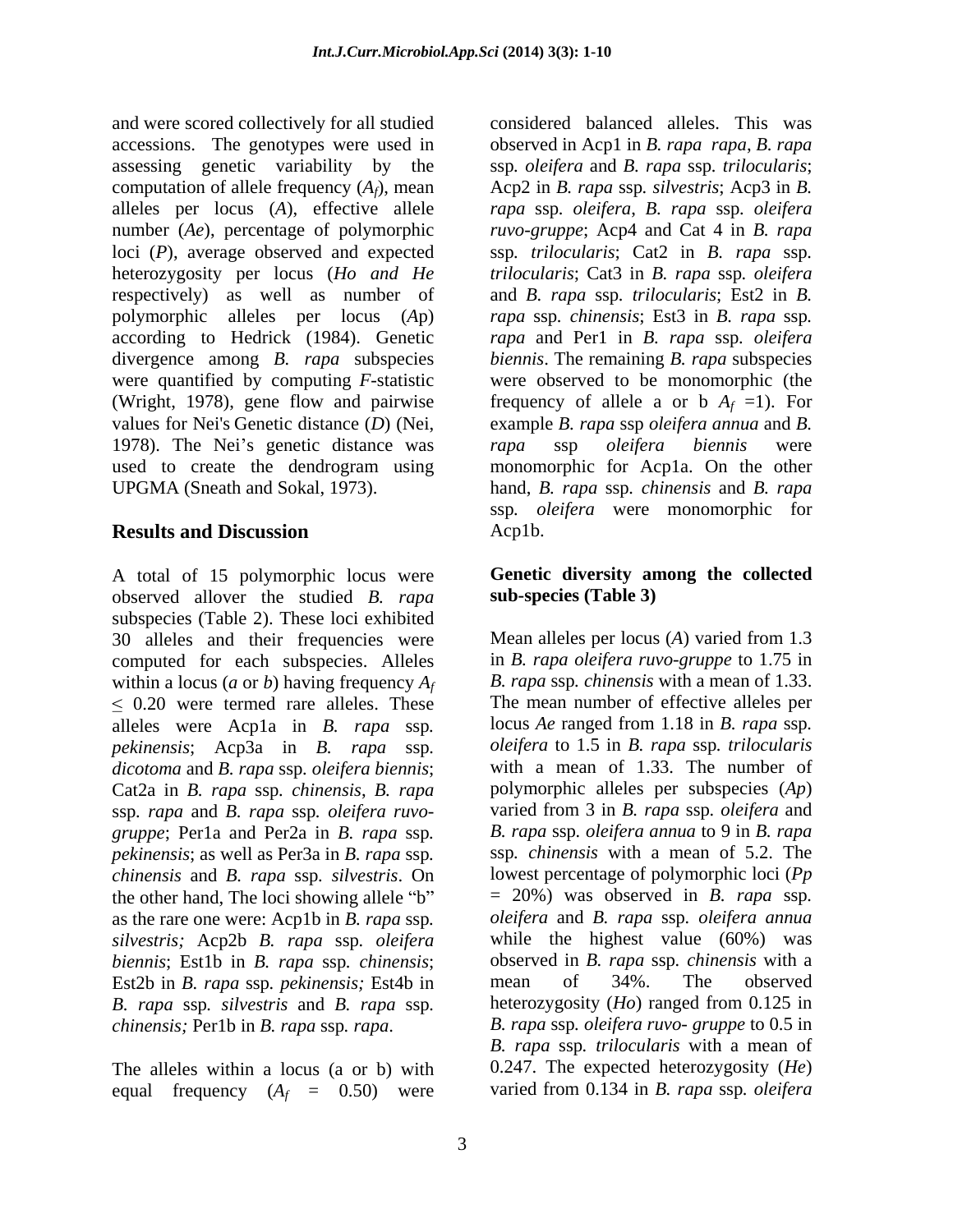# **per sub-species** B. rapa ssp. *trilocularis* (the maximum

 $F_{IS}$ ,  $F_{IT}$  and  $F_{ST}$  were calculated for and the maximum observed polymorphic loci. " $F_{IS}$ " is the inbreeding heterozygosity) and B. rapa. ssp. coefficient of individuals over all the  $F_{IS}$  all over the analyzed loci was  $-0.0611$  Tester 2013). while that of  $F_{IT}$  over all loci was 0.6409 and mean  $F_{ST}$  over all loci was 0.7152. The value of Nm as indicator for gene

clusters (Figure). The first includes *B.*  genetic distance 0.54 in such a way that *B.*  whereas the second subgroup included the Andersen, 1994; Koch and Al-Shehbaz, remaining subspecies. At Nei's genetic 2009) the inbreeding coefficient of the distance 0.39, two secondary subgroups individuals in the entire studied

The highest genetic diversity measures were observed among accessions of *B.* 

*ruvo-gruppe* to 0.297 in *B. rapa* ssp. *rapa* ssp. *chinensis* (the maximum mean *dicotoma* with a mean of 0.218. **number** of alleles per locus, the highest **The population structure and gene flow** highest percentage of polymorphic loci), coefficient of individuals in each *dichotoma* (the maximum expected subspecies,  $F_{IT}$  is the inbreeding heterozygosity). These observations make studied subspecies and  $F_{ST}$ " is the resources to be included in breeding coefficient of genetic differentiation programs for the improvement of oilseed among the subspecies. The mean value of rape *B. napus* (Girke et al., 2012; Roy and *rapa* ssp*. chinensis* (the maximum mean number of alleles per locus, the highest polymorphic alleles per locus and the *B. rapa* ssp*. trilocularis* (the maximum mean number of effective alleles per locus and the maximum observed heterozygosity) and *B. rapa.* ssp*. dichotoma* (the maximum expected these subspecies valuable genetic Tester 2013).

## **Genetic divergence (F- statistics)**

flow was 0.0955. The population structure and gene flow **The relationships among** *B. rapa* Genetic divergence was quantified by **subspecies** computing *F* statistic as an indicator for The subspecies were differentiated at subspecies. Wright (1978) suggested Nei's genetic distance 0.68 into two main guidelines for the interpretation of  $F_{ST}$ *rapa* ssp. *dicotoma* and *B. rapa* ssp. *ranges* 0.0 to 0.05, 0.05 to 0.15, 0.15 to *oleifera ruvo-gruppe*. The remaining 0.25 and above 0.25 as indicator for little, subspecies were sub-divided at Nei's moderate, great and very great genetic *rapa* ssp*. oleifera* and *B. rapa* ssp*. trilocularis* ocuupied one subgroup, were observed with *B. rapa* ssp. *oleifera* populations (within all subspecies) was *biennis, B. rapa* ssp. *silvestris* and *B. rapa* relatively high ( $F_{IT}$  = 0.640). This can be ssp*. oleifera annua* in one cluster. The attributed to the geographic isolation of final group included *B. rapa* ssp*. rapa* the individuals of the studied subspecies. separated from *B. rapa* ssp*. chinensis* and As a result of ongoing breeding depending *B. rapa* ssp*. pekinensis.*  on local preferences in different parts of **Genetic diversity measures of the** selection that increased genetic variation **studied subspecies** within the species (Gomez Campo, 1999; were analyzed in the term of *F* statistic. genetic diversity and gene flow among (based on allozyme loci). He considered ranges 0.0 to 0.05, 0.05 to 0.15, 0.15 to 0.25 and above 0.25 as indicator for little, differentiation respectively. *Brassica rapa* was classified as obligate self-incompatible (Jorgenson and Andersen, 1994; Koch and Al-Shehbaz, 2009) the inbreeding coefficient of the individuals in the entire studied the world, *B. rapa* has been undergone Koch and Al-Shehbaz, 2009).

On the other hand, the inbreeding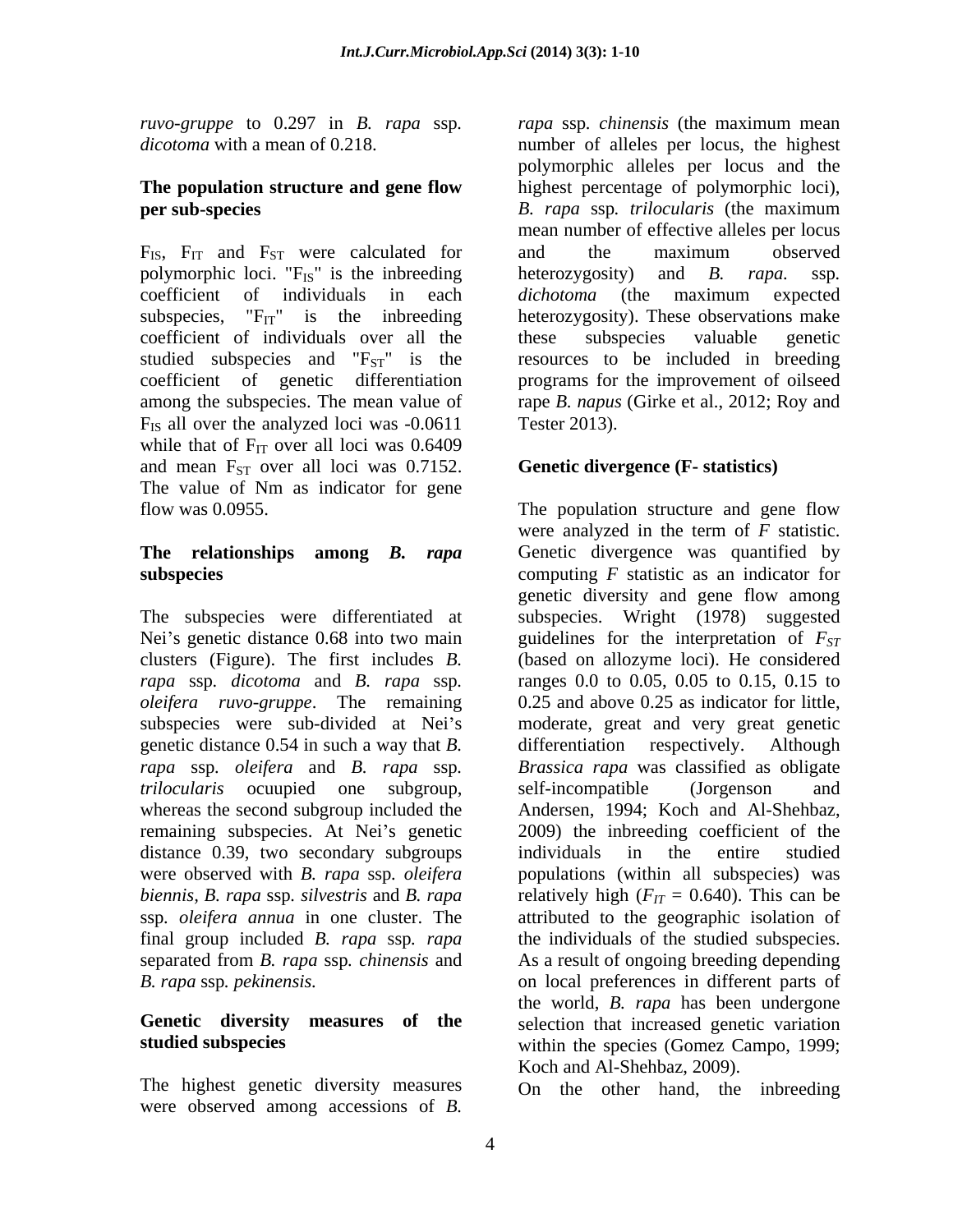subspecies was relatively low  $(F_{IS} = -$ 0.261) which agreed with the selfincompatibility of *B. rapa*. The divergence Similar relationship was observed by Song among subspecies indicated very great et al. (1991) based on RFLP. These genetic differentiation  $(F_{ST} = 0.7152)$  subspecies shared the occurrence of 48% which means that about 72% of genetic of the examined loci and were which means that about 72% of genetic of the examined loci and were diversity is distributed among subspecies, discriminated by the expression of alleles while 18% of the diversity is distributed Acp3b, Cat3a and Cat3b. The grouping of within subspecies. This was coincides with these two subspecies coincides with the low value of gene flow (*Nm* = 0.0955). morphological classification suggested by Variation in genetic structure was Inaba and Nishio (2002) that sarson had observed among populations of the same been derived from turnip rape and was species and was attributed to severe selection, domestication and low gene flow (Snowdon et al 2007).

Crop improvement through conventional other includes *B. rapa* ssp*. silvestris* and breeding relies mainly on genetic *B. rapa* ssp*. oleifera biennis* the relationships among utilized species subspecies in this subcluster also sharing (Kimber and McGregor, 1995). The alleles Acp2a, Cat2b, Est1a, Est3b Per2b, genetic relationships among the studied and Per3b, while *B. rapa silvestris* and *B.*  subspecies of *B. raba* was assessed using *rapa oleifera biennis* can be distinguished agglomerative clustering based on Nei's genetic distance (Fig 1). The dendrogram presence of Est4a and Est4b. The based on Nei's genetic distance resulted in accessions of the three subspecies the grouping of *B. rapa* ssp*. dichotoma* represent oleiferous forms that represent and *B. rapa* ssp*. oleifera ruvo-gruppe*, that the dominating forms in the European share the expression of 46% of the center of origin (Wawick and Hall 2009; observed loci. The collected accessions of *B. rapa* ssp*. dichotoma* is mainly of Asian origin (Table 1) while *B. rapa* ssp*. oleifera*  The grouping of *B. rapa* ssp*. rapa, B. rapa ruvo-gruppe* have unknown place of ssp*. chinensis* and *B. rapa* ssp*. pekinensis* collection. China has been suggested by (leafy vegetables) supports the hypothesis Inaba and Nishio (2002); Wawick and of Inaba and Nishio (2002); Wawick and Hall (2009) and Koch and Al-Shehbaz Hall (2009) Zhao et al. (2009) that (2009) as the center of origin of ssp. Chinese cabbage (*B. rapa* ssp*. pekinensis*) *oleifera*. The grouping of these two has been originated in China from intersubspecies under one cluster can indicate close correlation suggesting Asian origin *rapa* ssp*. Rapa*) or turnip rape (*B. rapa* coefficient of the initiality aces and  $B$ . *rapa* ssp. of  $\log$  of the collected with the collected with the collected with the collected with the collected with the collected with the collected in the collected acession

coefficient of the individuals within each B. rapa ssp. oleifera (turnip rape) and B. *rapa* ssp*. trilocularis* (sarson) were grouped under one cluster at D=0.54. subspecies shared the occurrence of 48% of the examined loci and were selected and developed in India.

**Genetic relationships** subgroups were observed. The first At Nei's genetic distance 0.45, two involved *B. rapa* ssp*. oleifera annua* the from *B. rapa oleifera annua* by the presence of Est4a and Est4b. The center of origin (Wawick and Hall 2009; Zhao et al., 2009).

> has been originated in China from inter specific hybridization between turnip (*B.*  ssp*. oleifera*) with pak choi (*B. rapa* ssp*. chinensis*).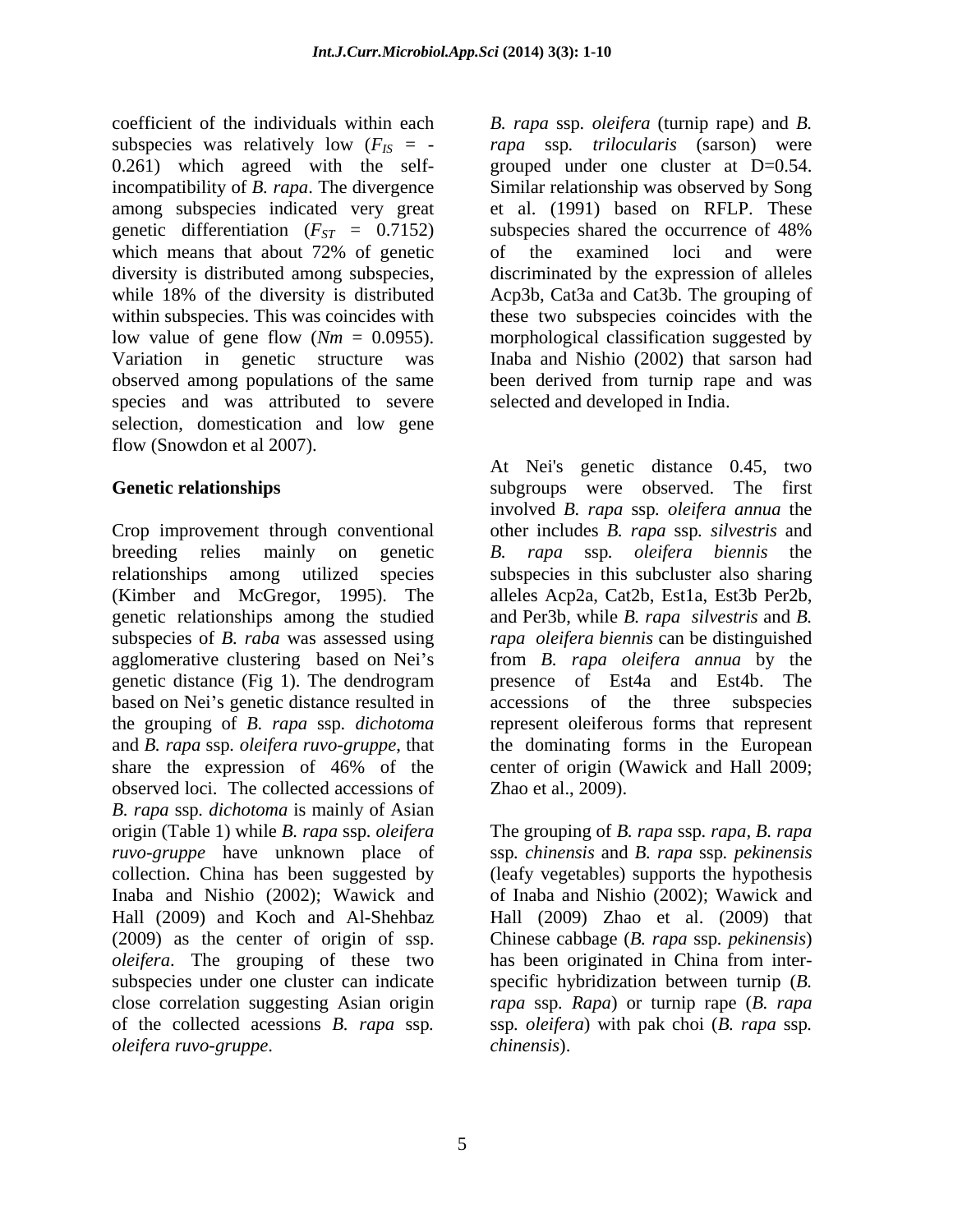| Subspecies                                                                                  | Number and origin of<br>collected accessions |
|---------------------------------------------------------------------------------------------|----------------------------------------------|
| $\overline{B}$ . rapa ssp. chinensis                                                        | 12 China,                                    |
|                                                                                             | $\frac{1}{2}$ unknown,                       |
|                                                                                             | 2 Taiwan,                                    |
|                                                                                             | 2 Japan,                                     |
|                                                                                             | 1 Cupa,                                      |
|                                                                                             | 1 USA                                        |
| B. rapa. ssp. pekinensis                                                                    | 5 Japan,                                     |
|                                                                                             | 4 unknown,                                   |
|                                                                                             | 3 China,                                     |
|                                                                                             | 3 Korea,                                     |
|                                                                                             | 1 Indonesia,                                 |
|                                                                                             | 1 Germany                                    |
| B. rapa ssp. rapa                                                                           | $7$ Egypt,                                   |
|                                                                                             | 1 unknown,                                   |
|                                                                                             | 1 Goregia,                                   |
|                                                                                             | 1 Tunisia,                                   |
|                                                                                             | 1 USA,                                       |
|                                                                                             | 1 Holland                                    |
| B. rapa ssp. oleifera annua                                                                 | 1 Canada,                                    |
|                                                                                             | 1 unknown,                                   |
|                                                                                             | 2 Germany,                                   |
|                                                                                             | 1 Sweden                                     |
| B. rapa ssp. silvestris                                                                     | 1 Italy,                                     |
|                                                                                             | 3 unknown,                                   |
|                                                                                             | 1 Russia                                     |
| B. rapa ssp. oleifera biennis                                                               | 1 Unknown,                                   |
|                                                                                             | 1 Germany,                                   |
|                                                                                             | 1 Sweden,                                    |
|                                                                                             | 1 Holland,                                   |
|                                                                                             | 1 Poland                                     |
| B. rapa ssp. dichotoma                                                                      | 2 China,                                     |
|                                                                                             | 1 Canada,                                    |
|                                                                                             | 1 India,                                     |
|                                                                                             | 1 unknown                                    |
| B. rapa ssp. oleifera ruvo-                                                                 | $\frac{1}{2}$ unknown                        |
|                                                                                             |                                              |
| $\begin{array}{ l } \hline \text{gruppe} \ \hline \text{B. rapa ssp. oleifera} \end{array}$ | 5 Italy                                      |
|                                                                                             |                                              |
| B. rapa ssp. trilocularis                                                                   | 4 unknown,                                   |
|                                                                                             | 1 India                                      |

**Table.1** The number and origin of the collected *B. rapa* subspecies.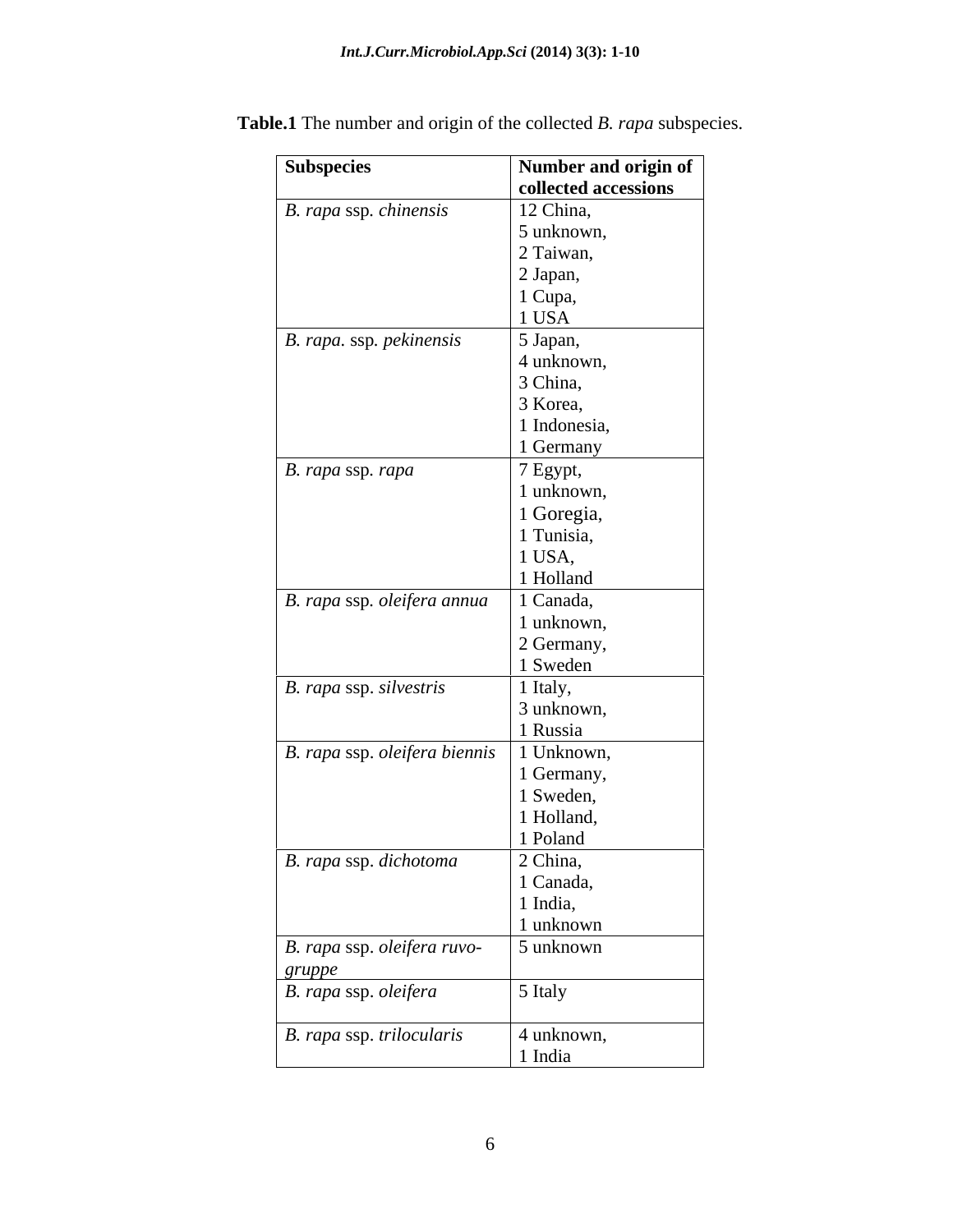### *Int.J.Curr.Microbiol.App.Sci* **(2014) 3(3): 1-10**

| Sub species      |              |          |          |          |          |          |          | chinensis   pkinensis   rapa   o.annua   silvestris   o.biennis   dichotoma | o.ruvo gruppe | oleifera | trilocularis |
|------------------|--------------|----------|----------|----------|----------|----------|----------|-----------------------------------------------------------------------------|---------------|----------|--------------|
|                  | Loci alleles |          |          |          |          |          |          |                                                                             |               |          |              |
| $Acp1$ a         |              | $0.00\,$ | 0.20     | 0.50     | 1.00     | 0.90     | 1.00     | $0.00\,$                                                                    | $0.00\,$      | 0.50     | 0.50         |
|                  |              | 1.00     | 0.80     | $0.50\,$ | $0.00\,$ | 0.10     | $0.00\,$ | $0.00\,$                                                                    | 1.00          | 0.50     | 0.50         |
| Acp2 a           |              | 0.29     | 0.53     | $0.00\,$ | 0.25     | 0.50     | 0.80     | $0.00\,$                                                                    | $0.00\,$      | $0.00\,$ | $0.00\,$     |
|                  |              | 0.71     | 0.47     | 1.00     | 0.75     | 0.50     | 0.20     | 1.00                                                                        | 1.00          | 1.00     | 1.00         |
| Acp3 a           |              | 0.33     | 0.58     | 0.57     | 0.50     | 0.25     | 0.20     | 0.13                                                                        | 0.75          | $0.00\,$ | $0.00\,$     |
|                  |              | 0.67     | 0.42     | 0.43     | 0.50     | 0.75     | 0.80     | 0.88                                                                        | 0.25          | $0.00\,$ | 1.00         |
| Acp4             |              | $0.00\,$ | $0.00\,$ | $0.00\,$ | $0.00\,$ | 1.00     | 1.00     | 0.33                                                                        | 0.50          | 0.50     | 0.50         |
|                  |              | $0.00\,$ | $0.00\,$ | $0.00\,$ | $0.00\,$ | $0.00\,$ | $0.00\,$ | 0.67                                                                        | 0.50          | 0.50     | 0.50         |
| $Cat1 \mid a$    |              | 1.00     | 1.00     | 0.35     | $0.00\,$ | $0.00\,$ | $0.00\,$ | $0.00\,$                                                                    | 1.00          | $0.00\,$ | $0.00\,$     |
|                  |              | $0.00\,$ | $0.00\,$ | 0.65     | $0.00\,$ | $0.00\,$ | $0.00\,$ | $0.00\,$                                                                    | $0.00\,$      | $0.00\,$ | $0.00\,$     |
| Cat <sub>2</sub> |              | 0.17     | 0.35     | 0.20     | $0.00\,$ | $0.00\,$ | $0.00\,$ | 0.40                                                                        | 0.13          | 0.30     | 0.50         |
|                  |              | 0.83     | 0.65     | 0.80     | 1.00     | 1.00     | 1.00     | 0.60                                                                        | 0.88          | 0.70     | 0.50         |
| Cat3             |              | $0.00\,$ | $0.00\,$ | $0.00\,$ | $0.00\,$ | $0.00\,$ | $0.00\,$ | $0.00\,$                                                                    | $0.00\,$      | 0.50     | 0.50         |
|                  |              | $0.00\,$ | $0.00\,$ | 1.00     | $0.00\,$ | $0.00\,$ | $0.00\,$ | $0.00\,$                                                                    | $0.00\,$      | 0.50     | 0.50         |
| Cat4             |              | $0.00\,$ | $0.00\,$ | $0.00\,$ | $0.00\,$ | 1.00     | 1.00     | 0.38                                                                        | 0.50          | 0.50     | 0.50         |
|                  |              | $0.00\,$ | $0.00\,$ | 1.00     | $0.00\,$ | $0.00\,$ | $0.00\,$ | 0.63                                                                        | 0.50          | 0.50     | 0.50         |
| Est1             |              | 0.81     | 1.00     | 1.00     | 1.00     | 1.00     | 1.00     | $0.00\,$                                                                    | $0.00\,$      | 1.00     | 1.00         |
|                  |              | 0.19     | $0.00\,$ | $0.00\,$ | $0.00\,$ | $0.00\,$ | $0.00\,$ | 1.00                                                                        | 1.00          | $0.00\,$ | $0.00\,$     |
| Est2             |              | 0.50     | 0.80     | 1.00     | $0.00\,$ | $0.00\,$ | $0.00\,$ | $0.00\,$                                                                    | $0.00\,$      | $0.00\,$ | 1.00         |
|                  |              | 0.50     | 0.20     | $0.00\,$ | $0.00\,$ | 1.00     | 1.00     | $0.00\,$                                                                    | $0.00\,$      | 1.00     | $0.00\,$     |
| $Est3 \mid a$    |              | 0.75     | 0.30     | 0.50     | 1.00     | 1.00     | 1.00     | $0.00\,$                                                                    | $0.00\,$      | $0.00\,$ | $0.00\,$     |
|                  |              | 0.25     | 0.70     | 0.50     | $0.00\,$ | $0.00\,$ | $0.00\,$ | $0.00\,$                                                                    | $0.00\,$      | $0.00\,$ | $0.00\,$     |
| Est4             |              | 0.18     | 1.00     | 1.00     | $0.00\,$ | 0.80     | 0.60     | $0.00\,$                                                                    | $0.00\,$      | 1.00     | $0.00\,$     |
|                  |              | 0.82     | $0.00\,$ | $0.00\,$ | $0.00\,$ | 0.20     | 0.40     | 1.00                                                                        | 1.00          | $0.00\,$ | $0.00\,$     |
| Per1             |              | $0.00\,$ | 0.18     | 0.83     | 0.40     | 0.10     | 0.20     | $0.00\,$                                                                    | $0.00\,$      | $0.00\,$ | $0.00\,$     |
|                  |              | 1.00     | 0.82     | 0.17     | 0.60     | 0.90     | 0.80     | 1.00                                                                        | 1.00          | 1.00     | $0.00\,$     |
| Per <sup>2</sup> |              | 0.77     | 0.17     | $0.00\,$ | $0.00\,$ | 1.00     | $0.00\,$ | $0.00\,$                                                                    | $0.00\,$      | $0.00\,$ | $0.00\,$     |
|                  |              | 0.23     | 0.83     | 1.00     | 1.00     | $0.00\,$ | 1.00     | 1.00                                                                        | $0.00\,$      | $0.00\,$ | $0.00\,$     |
| Per <sub>3</sub> |              | 0.05     | $0.00\,$ | $0.00\,$ | $0.00\,$ | $0.00\,$ | $0.00\,$ | $0.00\,$                                                                    | $0.00\,$      | 1.00     | $0.00\,$     |
|                  |              | 0.95     | 1.00     | 1.00     | 1.00     | $1.00\,$ | 0.00     | $0.00\,$                                                                    | 1.00          | $0.00\,$ | $0.00\,$     |
|                  |              |          |          |          |          |          |          |                                                                             |               |          |              |

**Table.2** Allele frequency allover the observed loci in the collected *B. rapa* subspecies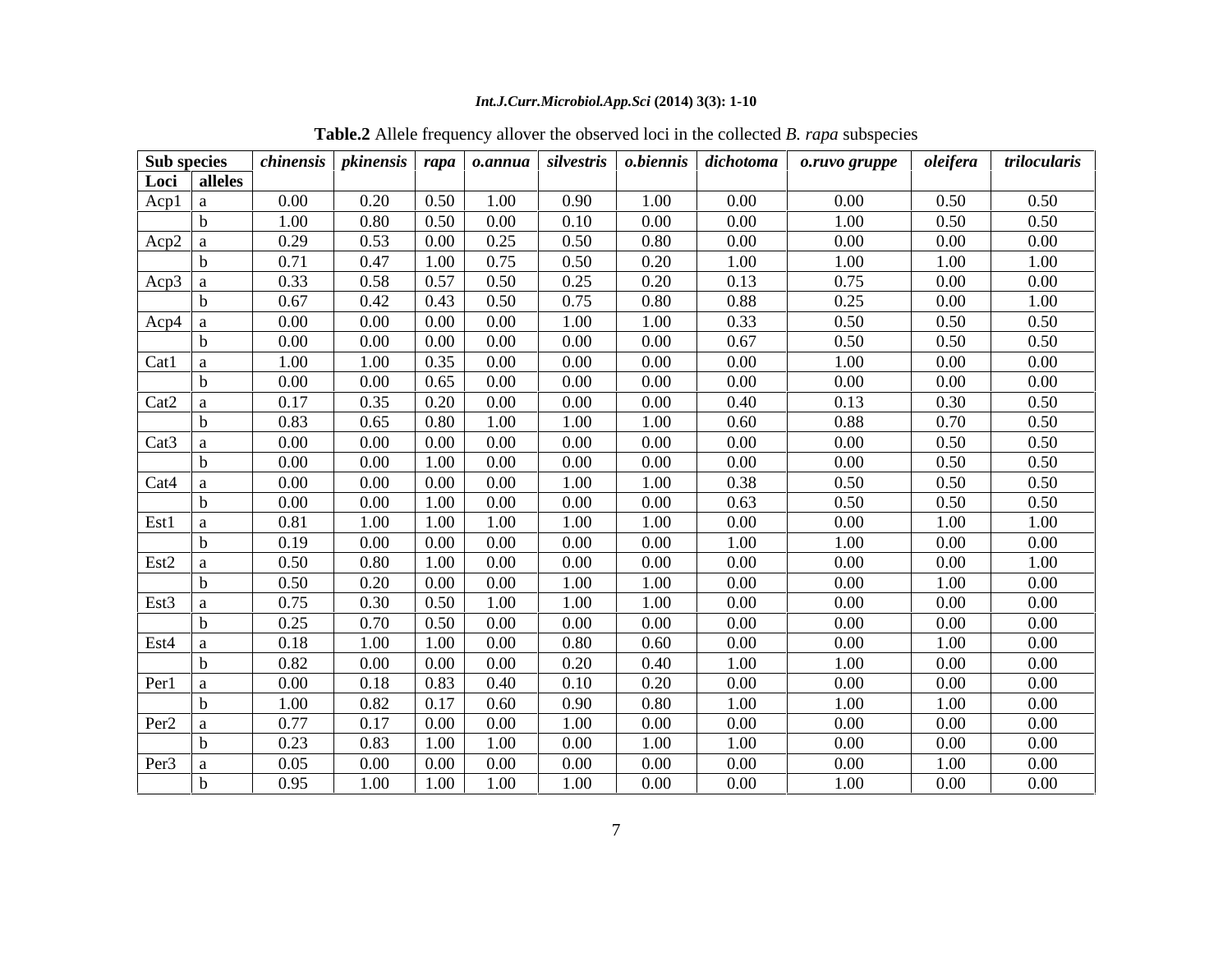| Subspecies    | <b>B</b> T<br>T.        |                        | Ae     | Ap  |       | Ho     | He     |
|---------------|-------------------------|------------------------|--------|-----|-------|--------|--------|
| chinensis     | $\cap$<br>$\mathcal{L}$ | $\overline{a}$<br>1.75 | 1.4181 |     | 60    | 0.1987 | 0.2657 |
| pekinensis    | 18                      | 1.6667                 | 1.4377 |     | 53.33 | 0.2749 | 0.2762 |
| rapa          |                         | 1.4286                 | 1.3321 |     | 40    | 0.1276 | 0.1955 |
| o.annua       |                         | 1.3333                 | 1.2803 |     | 20    | 0.2556 | 0.1735 |
| silvestris    |                         | 1.4167                 | 1.2091 |     | 33.33 | 0.1583 | 0.145  |
| o.biennis     |                         | 1.3636                 | 1.2123 |     | 26.67 | 0.1455 | 0.1455 |
| dichotoma     |                         | 1.4545                 | 1.3547 |     | 33.33 | 0.3288 | 0.2972 |
| o.ruvo gruppe |                         | - 1.                   | 1.188  |     | 20    | 0.125  | 0.1345 |
| oleifera      |                         | -1.4                   | 1.3724 |     | 26.67 | 0.36   | 0.261  |
| trilocularis  |                         | - 1.                   | 1.5    |     | 26.67 | 0.5    | 0.2937 |
| Mean          | 9.2                     | 1.JI                   | 1.33   | 5.2 | 34    | 0.247  | 0.218  |

**Table.3** Estimates of genetic diversity, average fixation index (F), and summary of results of tests for deviations of genotypic from Hardy - Weinberg equilibrium in 10 sub species of *Brassica rapa*.

N number of genotypes posses this locus, *A* mean allele number per locus, *A*e mean of effective allele number per locus, *A*p number of polymorphic alleles per locus , *P* % of polymorphic loci, *F* mean of wright's index per population, *H*o observed heterozygosity, *He* expected heterozygosity, Tests number of loci for which tests could be performed, HE number of loci with a significant excess heterozygosity, HD number of loci with a significant deficiency of heteozygosity, NS non significant inbreeding coefficients



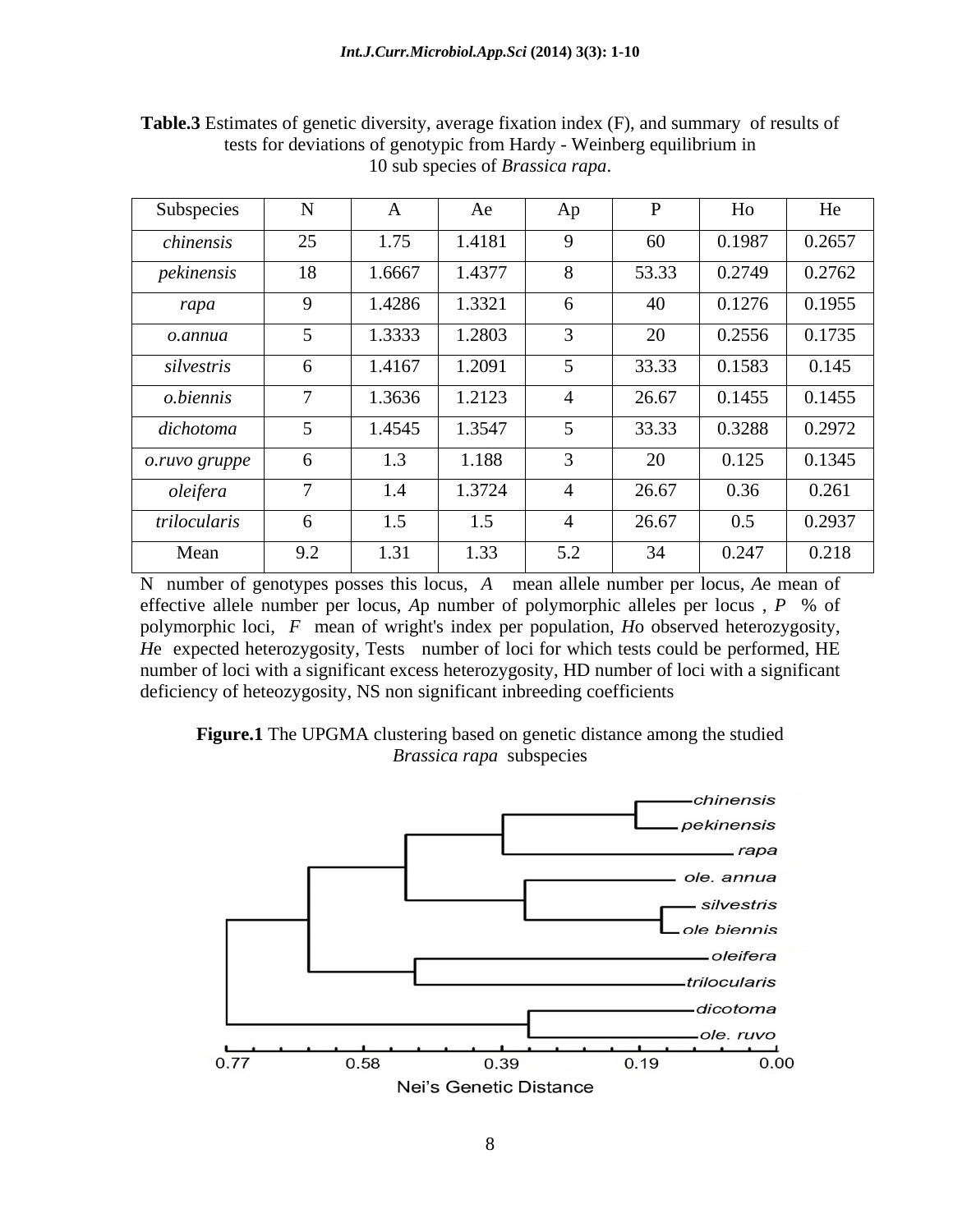- Ashraf, M., and McNeilly, T. 2004. Salinity tolerance in *Brassica* oilseeds
- Chen, Y.P., Cao., J.S.H, Miao, Y., and Ye,<br>W.Z. 2000 Analysis of genetic 1626 W.Z. 2000. Analysis of genetic markers. J Zhejiang Univ (Agric Life
- Eduardo Valejos, C. 1983. Enzyme activity staining. In: Tanksley S.D, Utilization<br>Orton T.J. editors. Isozymes in plant UK .p. 1-8. Orton T.J., editors. Isozymes in plant Genetics and Breeding.Part A. Elsevier Science Publishers. B.V. pp. 496-516
- pool with resynthesized *Brassica napus* II: Heterosis. TAG Theor. Appl.
- Gomez Campo, C. 1999. Developments in plant genetics and breeding, Vol 4. head of b<br>Biology of *Brassica* coenospecies 680-685. Biology of *Brassica* coenospecies. Elsevier, Amsterdam Lausanne New York Oxford Shannon Singapore
- Guo, J.X., Zhou, N.Y., and Ma, R.C., Cao, Gene<br>M O 2002 Genetic diversity in Prakash, *Brassica rapa* revealed by AFLP molecular markers. J Agric Biotechnol origin of crop *Brass*<br>10.138–143 Opera. Bot., 55: 3-57. 10:138–143 Opera. Bot., 55: 3-57.
- He, Y.T., Chen, B.Y., Fu, T.D., Li, D.R., and Tu, J.X. 2003. Origins and China. Acta Genet Sin 30:1003-1012
- Hedrick, P.W. 1984. Population Biology: The Evolution and Ecology of Production<br>Populations Jones and Barlett Publ Populations. Jones and Barlett Publ.
- sequences of the S-locus related gene bolymorphism loci.<br>SLR1 Theor Appl Genet 105.1159 Genet., 82: 296–304. SLR1. Theor. Appl. Genet. 105:1159 1165.
- **References** Jorgenson, R.B., and Andersen, B. 1994. Plant Sci 23:157-174. risk of growing genetically modified Spontaneous hybridization between oilseed rape *(Brassica napus)* and weedy *B. campestris (Brassicaceae)* a oilseed rape. Amer. J. Bot. 81: 1620- 1626
	- polymorphism in vegetable crops of Kimber, D.S., and McGregor, D.I 1995.<br>*Brassica campestris* by RAPD The species and their origin. *Brassica campestris* by RAPD Sci) 26:131–136. Kimber, D.S., McGregor D.I., editors Kimber, D.S., and McGregor, D.I 1995. The species and their origin, cultivation and world production In: *Brassica* Oilseeds Production and Utilization CAB International, Oxon, UK  $.p. 1-8.$
- Girke, A., Schierholt, A., and Becker, H. In Gupta, S.K. editor. Biology and 2012. Extending the rapeseed gene Breeding of Crucifers. Boca Raton, Koch, M.A., and Al-Shehbaz, I.A. 2009. Molecular Systematics and Evolution. In Gupta, S.K. editor. Biology and Breeding of Crucifers. Boca Raton, London, New York, CRC Press, Taylor & Francis Group. pp 1-18
	- Genet.,124: 1017-1026. Laemmli, U.K. 1970. Cleavage of structural protein during assembly of head of bactryophage T4. Nature*,* 227, 680-685.
	- Tokyo from a small number of individuals. Nei, M. 1978. Estimation of average heterozygosity and genetic distance from a small number of individuals. Genetics, 89: 583-590.
	- M.Q. 2002. Genetic diversity in Prakash, S., and Hinata, K.<br>*Brassica rang* revealed by AFIP 1980. Taxonomy, cytogenetics and Prakash, S., and Hinata, K. 1980.Taxonomy, cytogenetics and origin of crop *Brassicas*, a review Opera. Bot., 55: 3-57.
	- evolution of *Brassica campestris* L. in Christou P, Savin R, Costa-Pierce B, China Acta Genet Sin 30:1003–1012 Misztal I, Whitelaw CB, Roy S., Roy, S., and Tester, M. 2013. Increasing Salinity Tolerance of Crops. In: Christou P, Savin R, Costa-Pierce B, Misztal I, Whitelaw CB, Roy S., Tester M. editors. Sustainable Food Production, Springer New York. pp 986-1002
- Boston. Song, K.M., Susuki, J.Y, and Slocum, Inaba, R, and Nishio, T. 2002. M.K. 1991. A linkage map of Brassica Phylogenetic analysis of the *rapa* (syn. *B. campestris*) based on *Brassiceae* based on the nucleotide absorption the fragment length restriction fragment length sequences of the S-locus related gene polymorphism loci. Theor. Appl. Song, K.M., Susuki, J,Y, and Slocum, M.K. 1991. <sup>A</sup> linkage map of *Brassica*  restriction fragment length polymorphism loci. Theor. Appl. Genet., 82: 296–304.